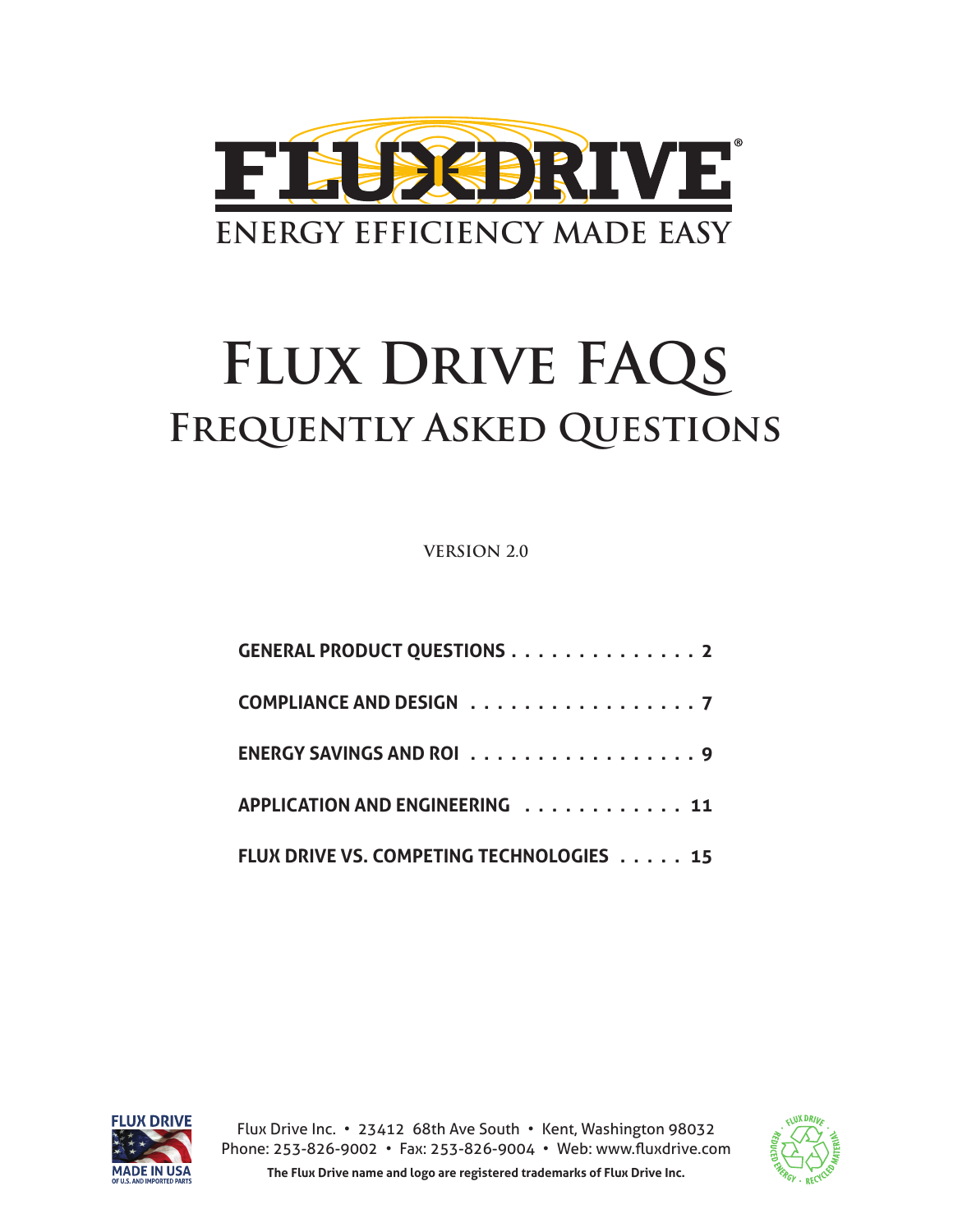

# **GENERAL PRODUCT QUESTIONS**

### **What is the Flux Drive SmartCOUPLING (FSC)?**

The Flux Drive SmartCOUPLING is the first 100% mechanical coupling that combines maintenance benefits and energy savings. The coupling uses rare earth permanent magnets to transfer torque by means of magnetic induction across a 'soft-torque' air gap. This completely isolates the motor from the driven load, virtually eliminating misalignment and vibration problems. In addition to cushioned start, which reduces start-up amps/kW on electric motor driven loads, the SmartCOUPLING also incorporates SmartPOWER™ air gap spacers for long term energy savings (kWh). The spacers allow operators to reduce the fixed operating speed of pumps, fans and blowers by up to 50% — matching output with actual demand to maximize energy efficiency. The FSC is available in both "Inline" (shaft end to shaft end) and "Belt-Pulley" models with operating torque up to 750 lb ft (250hp @ 1800rpm).

## **What is the Flux Drive Adjustable Speed Drive (ASD)?**

The Flux Drive ASD is a fully dynamic 100% mechanical adjustable speed device that provides process control and energy savings on applications that require frequent or automated speed changes. It can be thought of as a frictionless transmission or clutch between a motor and pump, fan, blower, or other rotating machinery. Like the SmartCOUPLING, the motor and load sides of the ASD are separated by an air gap — providing vibration isolation and load seizure benefits in addition to maximum energy savings. The ASD is available in both Inline and Belt-Pulley models with operating torque up to 900 lb ft (300hp @ 1800rpm).

#### **Do the SmartCOUPLING and ASD product lines share the same core technology?**

Yes, both products incorporate Flux Drive's patented induction rotor design. This proprietary design results in an extremely powerful coupling effect in a relatively small size — especially when compared to eddy current magnetic couplings or fluid coupling & drive technologies.

The FSC product has a radial design, with induction rotor plates positioned on both sides of a central magnet rotor. The magnet rotor is separated from the induction rotors by a variable air gap. Both the permanent magnets in the magnet rotor and the rotor bars in the induction rotor plates extend radially from the center of the coupling, allowing for a thin yet very powerful design that easily fits into typical shaft-to-shaft openings (DBSEs). With the FSC, the *width* of the air gap can be adjusted to reduce the magnetic coupling effect, allowing oversized loads to operate at more efficient slower speeds.

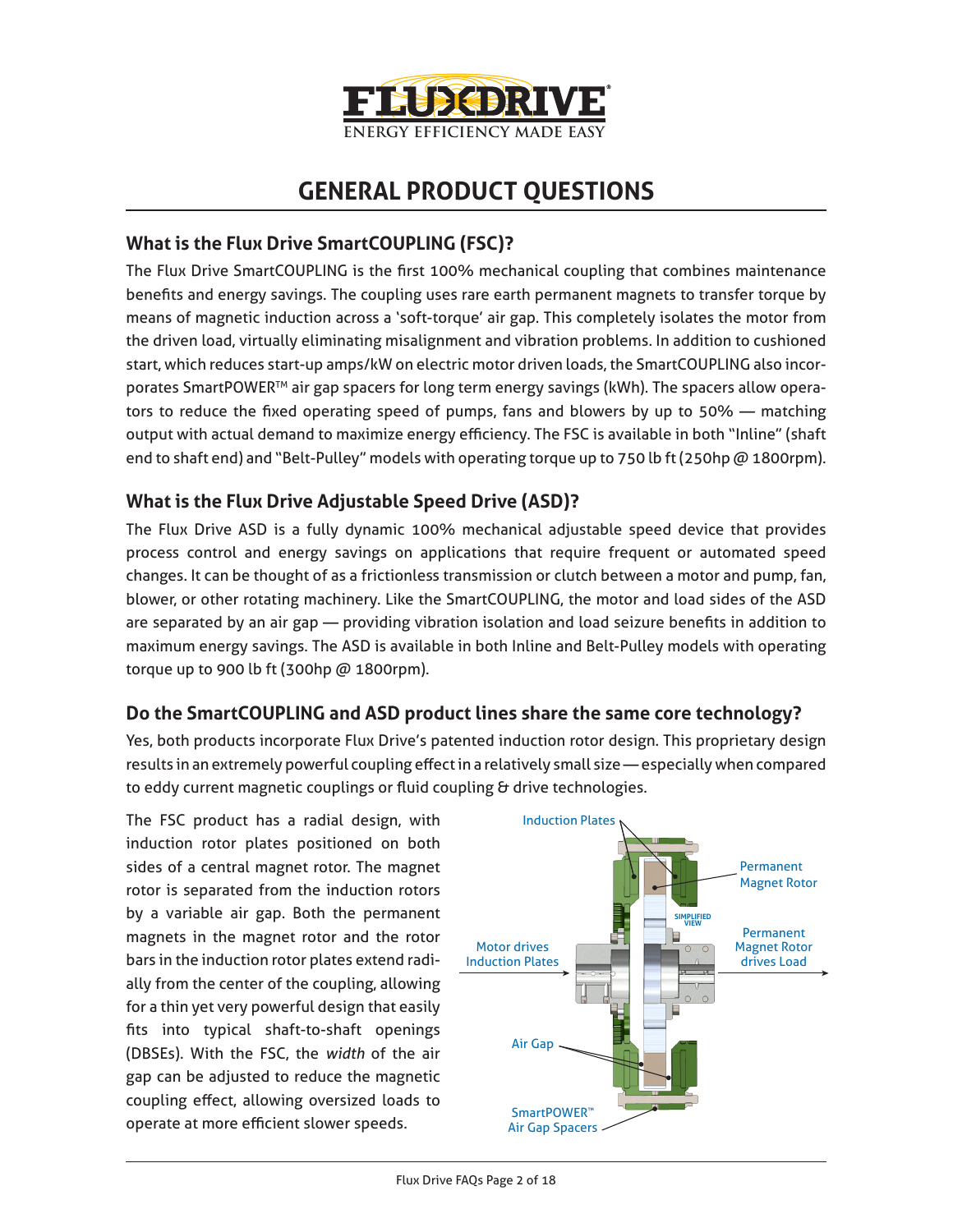

The induction rotor portion of the FSC, representing about 70% of the product's total weight, is typically mounted to the motor shaft. The two induction rotor plates are held together by thru-bolts. The separate aluminum rotor with embedded magnets is positioned between the two induction plates.

Alternative models are available with an internal pilot bearing and shaft for special applications. A belt-pulley model with integral sheave and radial support bearings is also available. In all FSC models, SmartPOWER air gap spacers can be installed between the induction plates to increase the total air gap — slowing down the load speed for maximum energy savings .

The ASD has a rotor-in-cylinder design, whereby the induction rotor (very similar to those found in induction motors) is positioned inside a cylinder populated with magnets around the inside diameter. Typically the magnet cylinder is attached to the motor and the induction rotor to the load, with a pilot bearing providing for relatively motion and stability between the two pieces. During operation, the induction rotor can be dynamically pulled out of the magnet can by the external linear actuator, reducing the number of magnets acting upon the rotor and weakening the coupling effect. In this product, it is the amount of overlap between the rotor and magnets that adjusts torque transmission and speed — rather than the size of the air gap. In the ASDs, the air gap remains a constant 0.070 – 0.100" depending upon model.



#### **But how do these products transmit torque across an air gap?**

In both products, it is the relative motion between the motor and load sides that begins the process. When the motor starts, it is initially decoupled from the load via the air gap  $-$  thus providing the cushioned start. As the permanent magnets pass over the induction rotor bars (or the bars are passed over the magnets) the rotor bars induce magnetic flux and rapidly begin to develop a magnetic field of their own. The resulting magnetic circuit turns the rotor into a very strong temporary magnet. The design of the rotor to maximize magnetism is one of Flux Drives core proprietary technologies.

Once fully magnetized, the induction rotor will attempt to follow the rotating permanent magnets — much like passing one magnet past another on a table will pull the second magnet along. Due to the extreme density of the magnetism and efficiency of the magnetic circuit, Flux Drive products are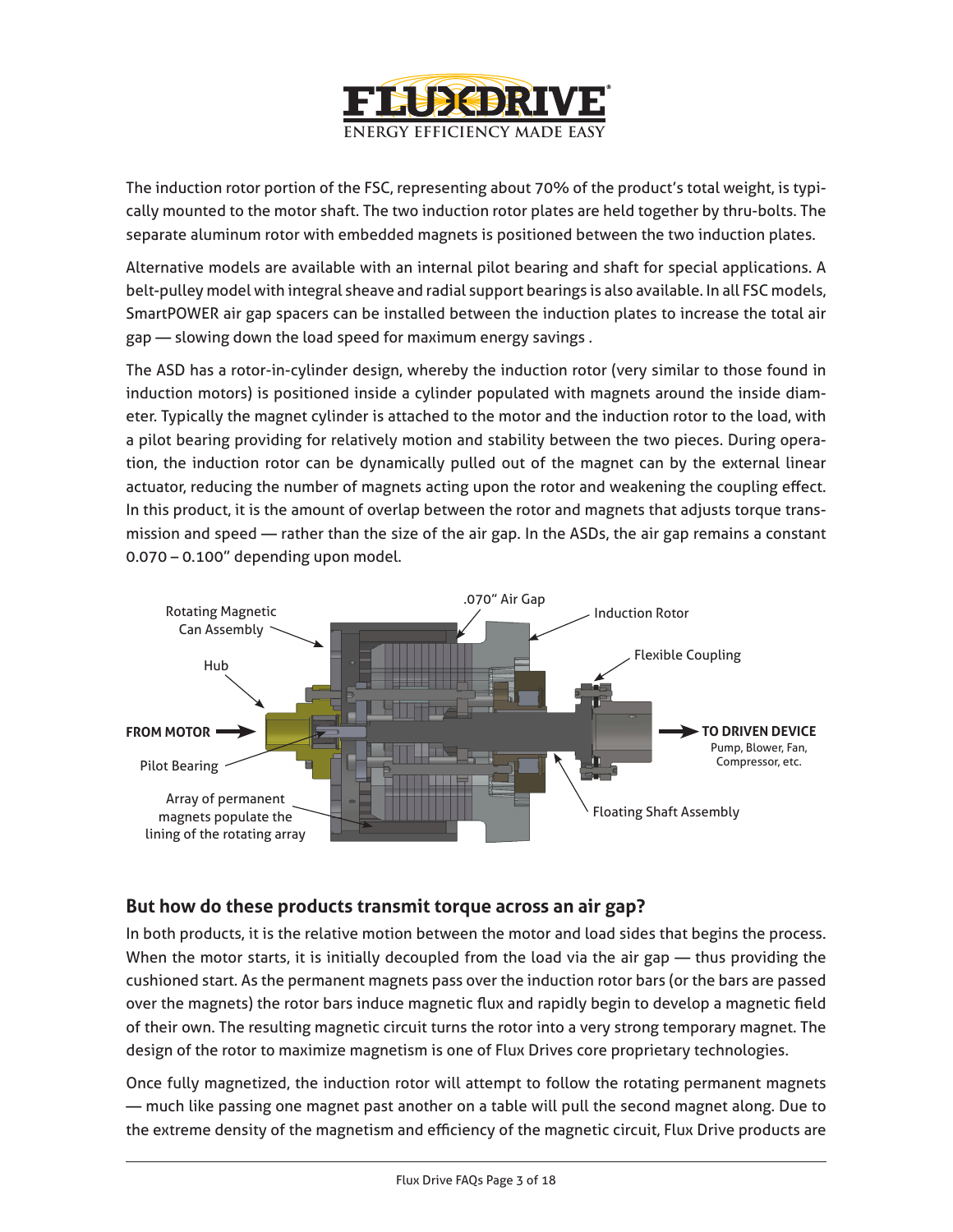

capable or driving the load at up to 98.5% of motor speed. There must always be a small speed differential (known as slip) in order for the induction process to occur, but 98.5% efficiency at full speed is the highest efficiency level available from any adjustable speed device currently on the market).

# **What are the primary differences between the Flux Drive SmartCOUPLING (FSC) and the Flux Drive Adjustable Speed Drive (ASD)?**

The SmartCOUPLING provides cushioned start and fixed speed control on a wide range of applications, including pumps, blowers, conveyors, and compressors. Speed reduction of up to 50% is possible on variable torque centrifugal loads (most pumps and fans) and up to 10% speed trimming on constant torque applications (positive displacement pumps & blowers, conveyors, compressors).

The FSC incorporates air gap spacer shims into a radial design to provide multiple levels of speed control. The shims are installed (or removed) when the coupling is not rotating, with more shims resulting in a larger air gap and slower load speed. The FSC is therefore not a solution for applications that require dynamically adjustable speed control (i.e. while the application is running). However, unlike any other flexible coupling, the FSC provides cushioned start, speed control and 100% vibration isolation in addition to misalignment correction and other flexible coupling benefits.

The Flux Drive Adjustable Speed Drive (ASD) provides soft start with the added ability to automatically adjust the overlap of the rotating magnet cylinder and induction rotor assembly. The ASD is fitted with an external linear actuator to provide real-time dynamic adjustable speed control primarily on variable torque applications such as centrifugal pumps, blowers and fans. During normal operation the linear actuator responds to an incoming control signal for closed loop control based on process variables such as pressure, flow, or temperature. In addition, at motor start-up, the induction rotor and magnet cylinder can be slowly engaged, providing a true "soft-start" to reduce locked rotor current and duration.

#### **Do Flux Drive products provide a 'cushioned' or 'soft' start?**

Yes, both the FSC and ASD provide inherent cushioned start, which can dramatically reduce motor amperage (both level and duration) during motor start-up events — particularly on high-inertia loads. When the motor is first energized, it is completely disconnected from the load via the air gap. Only after the motor side of the Flux Drive begins to rotate does magnetic induction build within the Flux Drive coupling/ASD itself. Within the FSC, this delay provides a cushioned start that can be adjusted using air gap spacer shims. When using the ASD, the soft start period can be programmed for any duration.

#### **What's the benefit of Flux Drive's 'Soft-Start' feature?**

Flux Drive's FSC and ASD provide an almost one-to-one transfer of power from the motor to the load. ASDs are sized to transfer 100% of the motor's torque at less than 2% slip (therefore 98+% efficient), while SmartCOUPLINGs are sized for 2–5% slip depending upon application.

As noted above, the 'soft-start' capability is inherent in both products and ultimately limits the full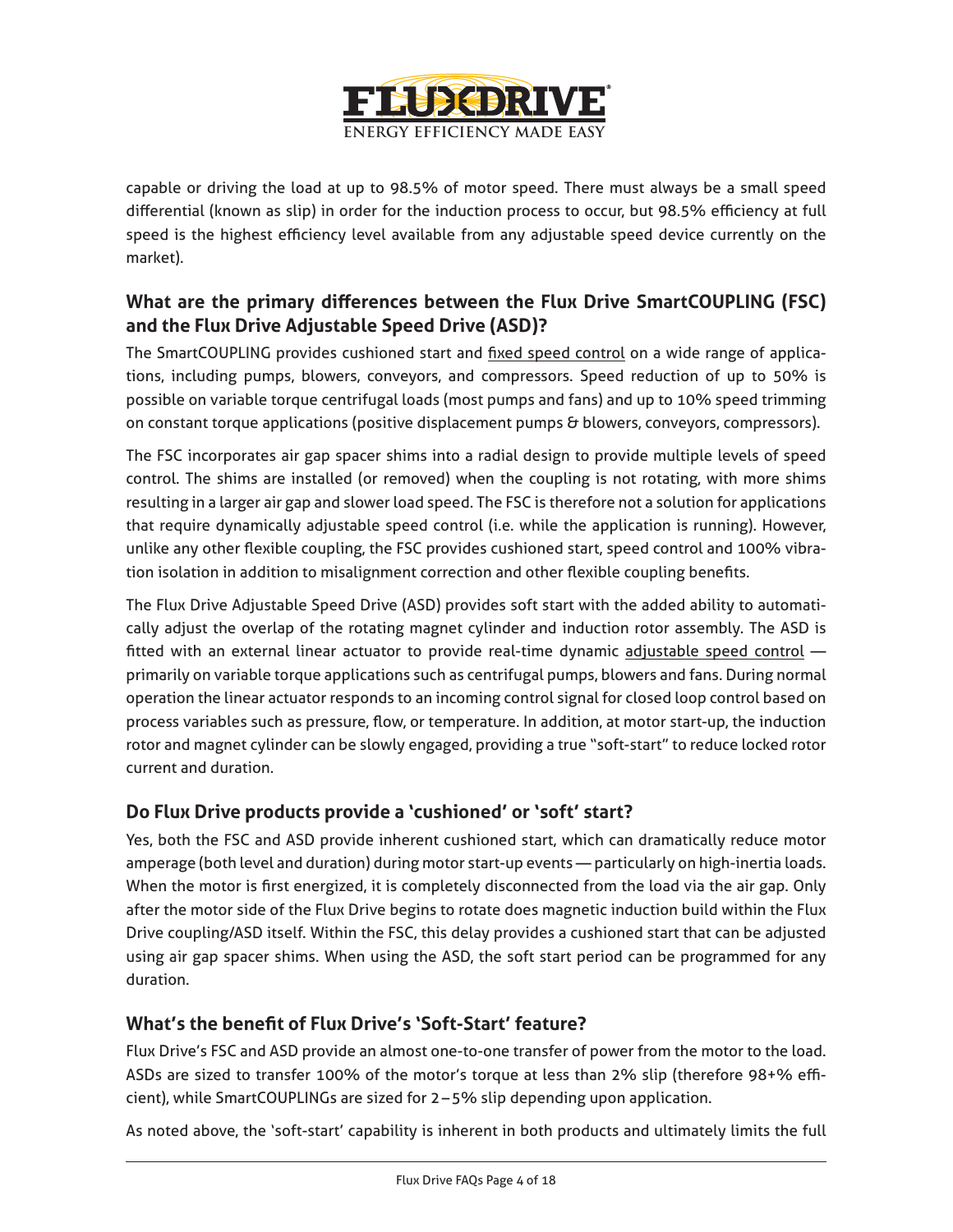

torque/power at start-up to 140 percent of the coupling's full rated operating torque/power. No longer is a motor subject to high locked-rotor currents. Nor does the electrical system have to provide high peak power during a motor starting event. The coupling also provides over-torque protection during a load shaft seizure event. Instead of transmitting the motor's overload torque (often more than 200-300% of operating torque) into the load during a seizure, the Flux Drive will limit torque to approximately 140% — protecting shafts and other connected equipment from catastrophic damage.



#### **What are the overall benefits of the Flux Drive ASDs and FSCs?**

Benefits include the following:

- **Energy Savings:** In centrifugal applications, system power requirements vary with the cube of the pump speed or flow. Small decreases in speed or flow can significantly reduce energy use. For example, reducing the pump speed flow by only 20% will reduce input power requirements by as much as 30%. Both products provide energy savings benefits for oversized loads or those that can benefit from dynamic speed control.
- **Soft/Cushioned Start:** All loads, including constant torque devices such as conveyors, compressors, and positive displacement blowers, can benefit from Flux Drive's soft start feature. Soft or cushioned start-up of motors reduces torsional shock on connected components and lowers start-up amps, potentially reducing utility demand changes.
- **Easy Installation:** Flux Drive's are 100% mechanical, so there is typically no need for electricians or special programming/control systems staff.
- **Lower Vibration & Noise:** the air gap isolates motor from load in both devices. A central pilot bearing is the only touch point between the two sides of the Inline ASD, while the Inline FSC is 100% disconnected from side to side.
- **Retrofitting to Existing Motors:** unlike with VFDs, inverter duty motors are not required. The Flux Drive can be used on any type of motor.
- **Cost Effective for Medium Voltage Applications:** electronic soft starters or VFDs are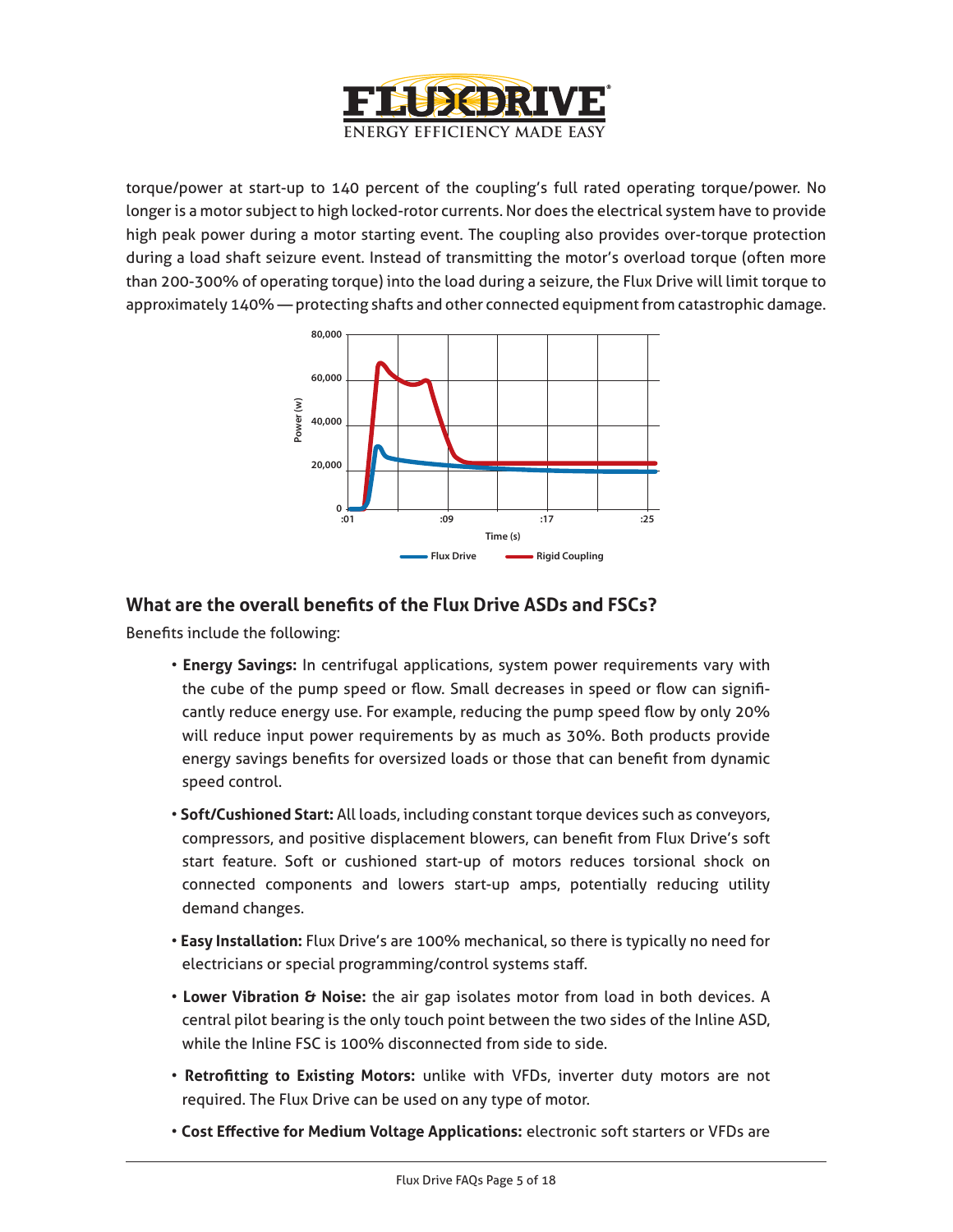

extremely expensive for application running at greater than 600 volts. Because it is mechanical, the Flux Drive is unaffected by motor voltage, providing a much more cost effective solution for energy and cost savings.

- **Reduction in Life Cycle Costs:** The bearings in the ASDs and belt-drive FSCs are serviceable and easily replaceable, allowing those products to last decades with minimal maintenance. The Inline FSC has no touching or wearable parts and will literally NEVER WEAR OUT!
- **Harsh Environment Operation:** All Flux Drives are designed for wet, hot, dirty, and corrosive operation.
- **Elimination of Locked Rotor Conditions:** the inherent cushioned start and overtorque protection reduce locked rotor peak and duration.
- **No Harmonic Interference:** unlike VFDs, Flux Drive's create no harmonics and will not cause the Electrically Induced Bearing Damage (IEBD) that leads to premature bearing failure in many VFD driven applications.

#### **Are rare-earth permanent magnets really rare?**

"Rare-earth" Neodymium, Iron, Boron (NdFeB) permanent magnets are used in both the ASD and FSC product lines. These magnet materials are not actually rare, but are found in the rare-earth section of the Periodic table; specifically the fifteen lanthanoids plus scandium and yttrium.

These magnet materials are actually very common and mined at various locations around the world as follows (including estimated % of deposits): 1) China (36%), 2) Russia (20%), 3) USA (15%), 4) Australia (5%), 5) India (3%), others (21%).

As noted by their name, permanent magnets are magnetized for life, and will operate the Flux Drive ASD and Coupling for hundreds of years if operated within the Flux Drive standard specifications. These magnets became commercially available in the early 1980's and have become the standard for permanent magnet motors and generators world-wide. Flux Drive selects a grade of magnets that will retain their performance at the highest possible temperatures under normal operation.

The Flux Drive magnet cylinder/rotor contains an array of permanent magnets arranged to provide high strength magnetic flux for torque transmission to the Induction Rotor. Patented magnetic circuits in both the ASD and FSC create extremely high efficiency and a stronger magnetic coupling effect than any other magnetic technology. In both devices, the magnetic circuit is completely contained inside the product, with no magnetism leaking outside the magnet cylinder on the ASD, and very little magnetic flux measurable around the perimeter of the FSC product.

All standard field maintenance can be performed without having to separate the induction rotors and magnets. In fact, separation of the magnetic portion of either product from the induction rotor component will void the Flux Drive warranty.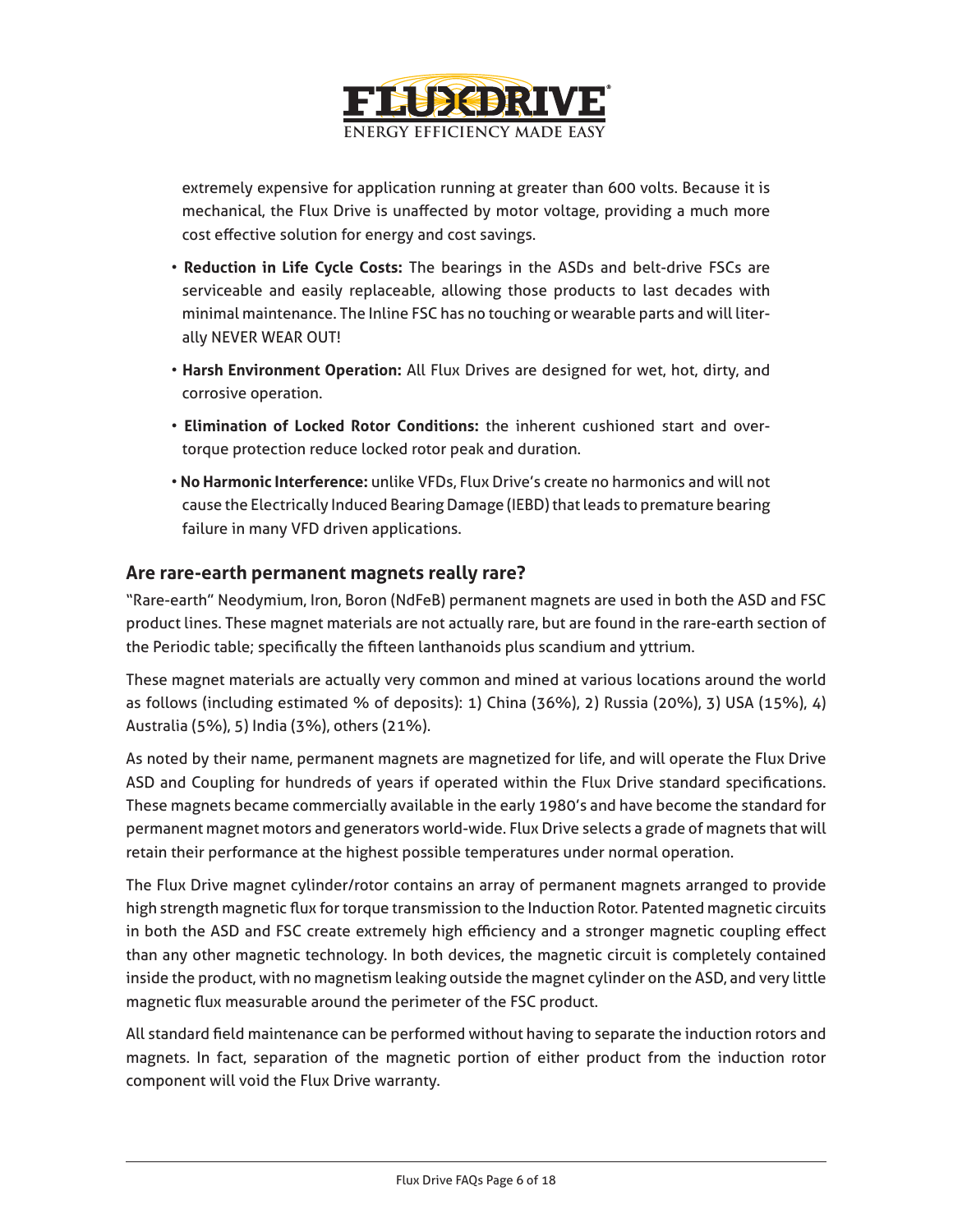

# **COMPLIANCE AND DESIGN**

#### **Is the Flux Drive manufactured to some type of design standard?**

Yes. Both the Flux Drive ASD and FSC products are designed and built to standards based on rules and requirements of the Certificate of Design Assessment program (PDA — Product Design Assessment) — Issued by ABS (American Bureau of Shipping) USA. The ASD products have been granted a Certificate of Design Assessment and ABS has just recently witnessed testing of the FSC product line and will be issuing the SmartCOUPLING CDA shortly.

#### **How do Flux Drives withstand harsh environments?**

Flux Drive products are purely mechanical devices that have coatings designed for harsh environments. All steel components have a standard electroless nickel coating (ASTM B733 SC2 Type II) to provide both corrosion protection and durability. Aluminum parts are either hard coat anodized (Mil-A-8625; Type II, Class 2) or powder coated with 3M ScotchKote<sup>™</sup> Ultra Corrosion Resistant powder coating. Magnets are electroless nickel plated and all fasteners are either zinc (ASTM B633;SC2; Type II) or CAD coated or made of 304SS depending upon function.

The ASDs and Belt-Pulley FSCs contain internal bearings that are easily replaced if required per the recommended multi-year maintenance cycle. All bearings are sealed and all Flux Drive products are wash-down duty and outdoor duty capable. Ambient operating temperatures from -40C to 55C are acceptable.

#### **Are Flux Drives easy to install?**

Flux Drives are simple and economical to install and maintain:

- The SmartCOUPLING is designed to drop into common shaft-to-shaft openings for easy replacement of existing couplings.
- Only common hand tools are required no special laser alignment equipment is necessary.
- Expensive electrical personnel are not required to maintain or service Flux Drive products — no in-depth VFD manuals or menu systems to master!
- All Flux Drive products operate in harsh environments without the need for special sealed enclosures or a clean/cooled machinery room
- Backup hand-wheel operation is provided with the 4-20mA automatic actuator for ASDs
- ASDs can be operated with just a manual actuator (no power required) if full automated control is not needed.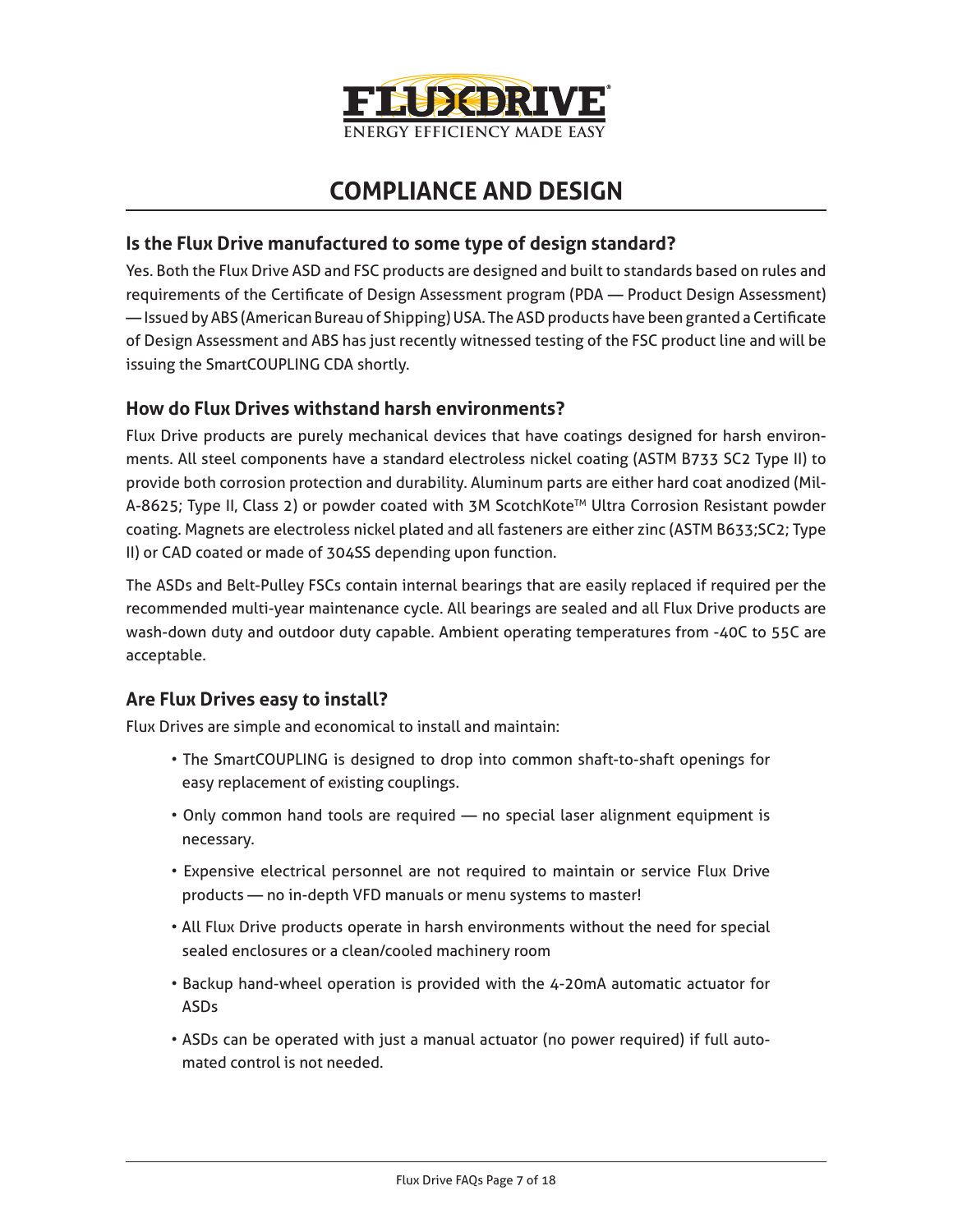

## **Will a Flux Drive ASD or SmartCOUPLING operate on a medium voltage (600+ volt) motor application?**

Yes, since both products are purely mechanical devices, motor voltage has no impact whatsoever. Flux Drives will also operate without problem on non-inverter duty rated motors that cannot accept electronic VFDs.

#### **How can a Flux Drive be retrofit to an existing system?**

The Inline FSC is designed to fit into common shaft openings to replace existing couplings. The Belt-Pulley FSC simply slides onto the motor shaft in place of the existing sheave, so it is also extremely easy to retrofit to an existing system. The Inline ASD is installed between the motor and the load shaft and is longer than the FSC product line. This may necessitate moving the motor backwards several inches to accommodate the ASD, which may require slight modifications to the foundation or the installation of one of Flux Drive's base extension kits. The Belt-Pulley ASD is mounted on the motor shaft after a plate is installed under the motor to support the linear actuator. This simple installation requires no base modifications and allows the motor, Flux Drive and actuator to move together when belt tensioning is required. Belt-Pulley ASD installations are typically completed in a few hours.

#### **Do Flux Drive products require Laser Alignment?**

No. The Inline FSC product's air gap is designed to accommodate significant levels of misalignment. During installation, the jacking bolts are used to center the magnet rotor. As long as the air gap on each side of the magnet rotor is roughly equal to the naked eye, the product is aligned - and no additional laser alignment is required.

The Inline ASD incorporates a floating internal shaft and pilot bearing to center the Induction Rotor inside the Magnet Cylinder, also eliminating the need for laser alignment. Four jacking bolts (located at the 4 clock positions) keep the rotor centered within the magnet cylinder. The flex pack hub on the drive's output shaft is then rough-aligned to the flex pack hub on the load shaft by positioning the motor up/down and side to side using standard motor shims. When the bolts connecting the two flex pack hubs slide in easily from both sides, the system is adequately aligned (within 0.010" – 0.015"). At this point, the motor can be tightened in place. The magnet cylinder jacking bolts can then be loosened and the induction rotor will remain aligned within the acceptable off-set limit of 0.020". (Note: the design air gap in the ASD is = 0.070". The air gap in the Inline FSC starts at 0100" but can be further increased using the air gap spacer shims.)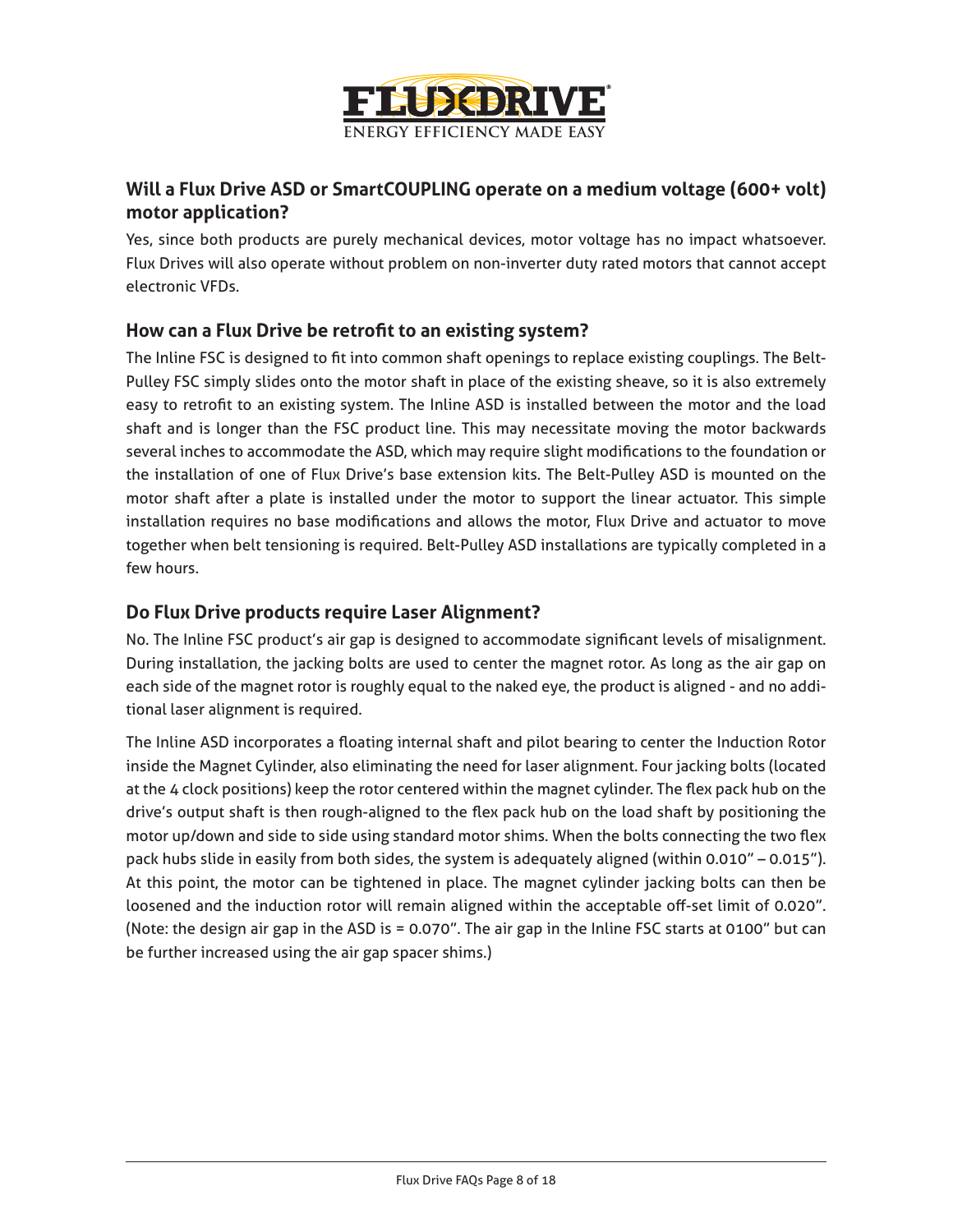

# **ENERGY SAVINGS AND ROI**

#### **How do Flux Drive products save power when the motor is running at a constant speed and not slowing down?**

Consider the simplified motor power equation: *Power (kW) = Voltage (V) x Current (I).* Current (or amperage) is directly related to the amount of torque required to drive the load. On centrifugal loads, the Laws of Affinity dictate that torque requirements drop in a squared relationship with speed. As an example, only 49% of full speed torque is required when the load is operating at 70% of full speed (.7 x .7 = .49) When Flux Drive products are used to slow the speed of centrifugal loads (most pumps, fans, & blowers) much less torque is required at the slower speeds and the motor no longer draws as much current (amps). Per the equation above, reducing amps while keeping voltage constant will result in lower overall power (kW) consumption. When measured over time, the lower kW results in a smaller number of kilowatt hours (kWh), the unit of measure utilities use when billing customers. Utilities also incorporate "Demand" charges into utility bills, which reflect the highest amount of kW the utility must deliver to the customer over a specific amount of time. Because hard starts increase kW demand, Flux Drive's cushioned start feature can help reduce those charges as well!

Another good analogy is to look at riding a bike on a flat level grade. When keeping the pedal speed constant (no shifting) and starting to go up a hill, it takes much more energy (power) than going downhill, even if the rate of pedaling (rpm) remains the same. The person in this case is acting like a constant speed motor and consuming more or less power while operating at constant speed.

#### **How do Flux Drive products influence power factor?**

Operation of all AC induction motors at reduced power will decrease the power factor of the local system. This is a result of operation at reduced speed/power and not directly caused by the Flux Drive ASD. In rare occasions, utilities may charge a penalty if the facility's overall power factor is below an acceptable pre-determined level in that region. Experience to date has shown that power factor correction has not been an issue with the installation and operation of Flux Drive ASDs. In the rare case that power factor correction may be required, inexpensive power factor correction capacitors can be easily installed at each motor, and sized as required.

#### **What is the reliability and longevity of Flux Drive products?**

Flux Drives are mechanical devices incorporating simple designs, with long-life bearings (if applicable) that can be replaced over time if required. The other core components of the drive are permanent in nature and will easily outlast the connected motor and load. Again, the Flux Drive ASDs and Belt-Pulley FSC are 100% re-buildable with common replacement bearings — unlike VFDs which are often discontinued (with no replacement parts available) after just 3–5 years on the market. Over a 20 year period it may be necessary to replace the VFD up to three times. Because the Inline FSC product has no bearings and no other wearable parts it provides the ultimate in reliability and durability. It will literally never wear out!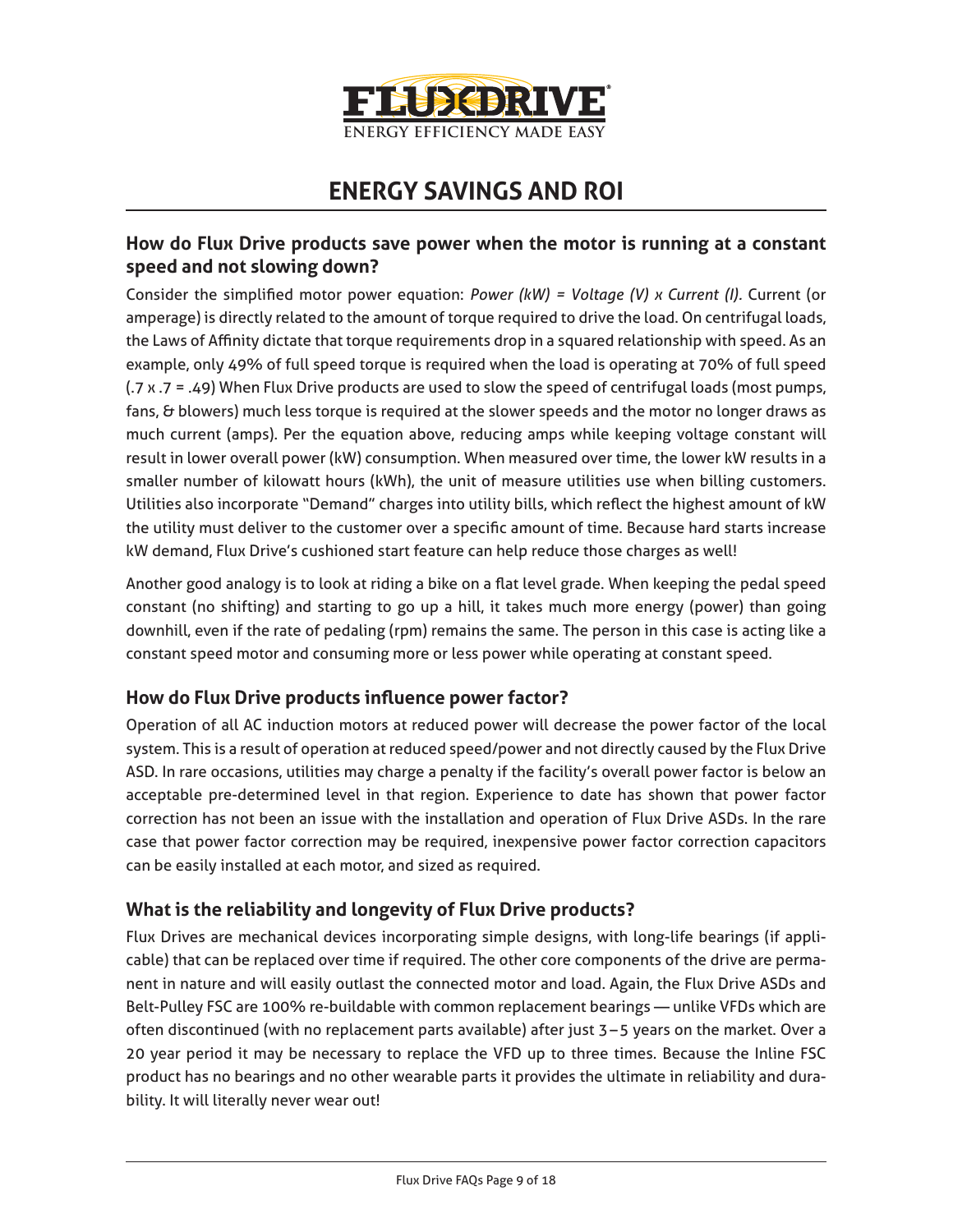

#### **How can a Flux Drive reduce life cycle costs?**

Flux Drives are designed for long life (>20 years) with standard off the shelf parts that are serviceable for life. By drastically reducing (Inline ASD), or completely eliminating (Inline FSC) vibration transfer between motor and load, Flux Drive products isolate equipment vibrations that may otherwise cause damage to the entire system. New equipment also lasts longer between maintenance cycles or downtime as a result of soft start and slower operating speeds. In short, coupling failures due to misalignment or high torque loading/pulsations are now eliminated.

#### **What is a typical ROI for the Flux Drive?**

The typical ROI period for the ASD product line is 12–30 months (not including utility energy efficiency rebates) depending upon the level of speed reduction achieved. Due to lower initial cost, the ROI period for the SmartCOUPLING product line is typically 6–18 months. Many electric utilities also provide incentive funding to offset the upfront cost of energy efficiency upgrades. Extending as high as 70% of the total installation costs for product like the ASD and FSC, these programs can obviously dramatically increase overall ROI.

#### **What are the drivers of the Total Cost of Ownership of Flux Drive products?**

Smaller sized Inline ASDs (up to 150hp) may have higher initial costs than many electronic VFDs, but a complete Total Cost of Ownership analysis shows a higher long term value from the Flux Drive technology. While the VFD's "off the shelf" price may look appealing, the hidden cost to install, maintain and replace is far more expensive than the Flux Drive magnetic technology.

Factors leading to a lower Total Cost of Ownership for Flux Drive's ASDs include:

- 20 year serviceable life (compared to 5–7 year for VFD)
- Mechanical device, no high tech workforce required
- No A/C required nor does it need to be maintained
- No grounding brushes and of expensive electronic filters to eliminate Electrically Induced Bearing Damage (EIBD).
- No line reactors or harmonic filtering required
- No upgrades to inverter duty motors
- No motor overheating due to harmonics
- Motor runs at full design speed, remaining highly efficient and cool
- No upgrade to NEMA-4 enclosures for tough environment
- Operates with medium voltage (2300, 3300, 4160 volt) motors

It should also be noted that the installed cost of Flux Drive ASDs above 100hp is very similar to that of new VFD installations.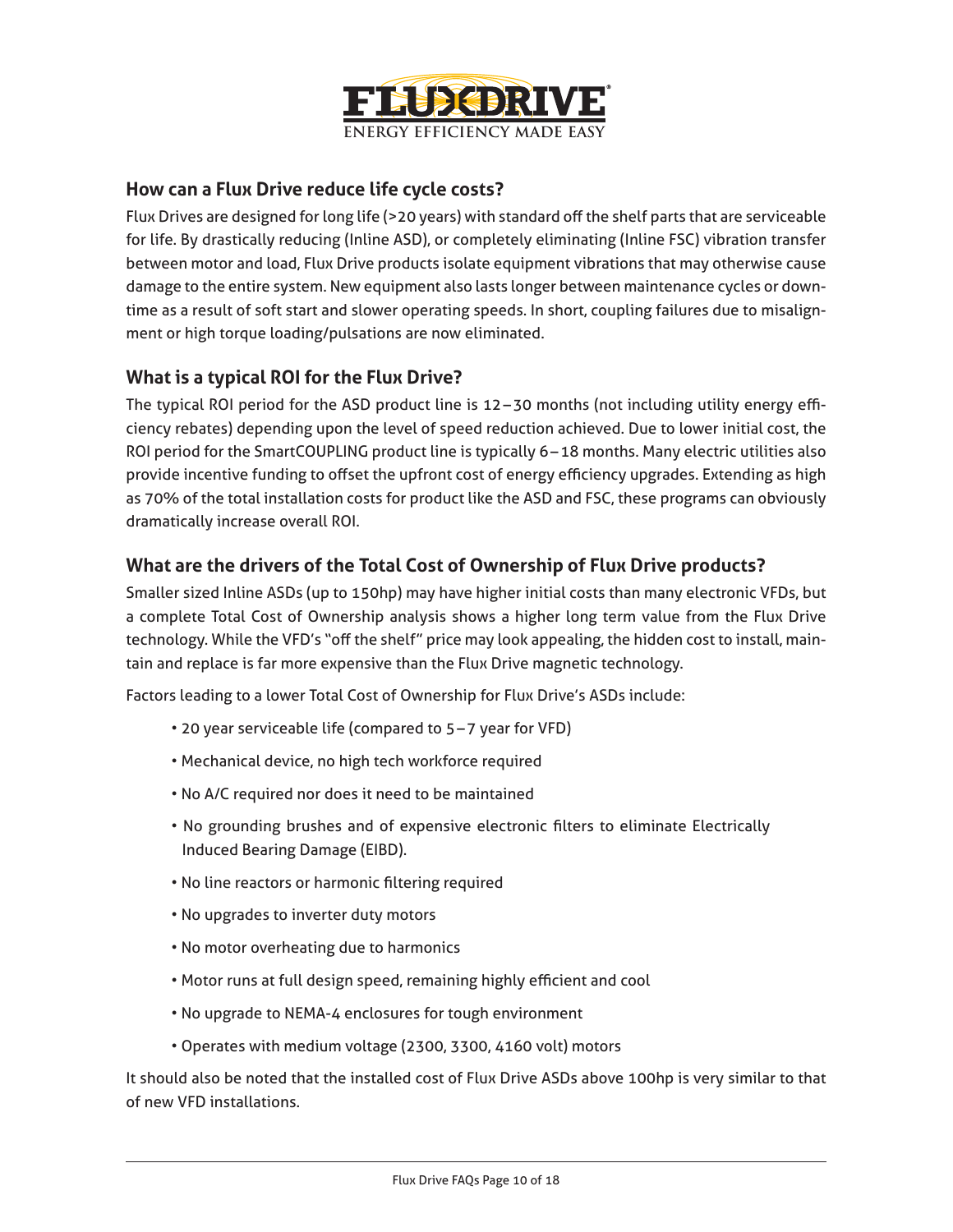

The SmartCOUPLING product line is truly in a class of its own in terms of ROI and TCO. Inline FSCs have no ongoing costs related to coupling maintenance whatsoever, so the initial purchase price is the only expense to factor into a TCO analysis. Savings are immediately realized in the form of reduced energy consumption (even if no shims are installed a small amount of energy savings is achieved) and reduced maintenance on connected equipment. If a fixed reduction in load speed is all that is required to "right size" an existing pump or fan, then complicated and short-lived VFDs are simply overkill. The FSC provides the same solution in a simple and robust mechanical package that will outlast all other application components.

# **APPLICATION AND ENGINEERING**

#### **Does the Flux Drive ASD or SmartCOUPLING create heat when running?**

During full power/torque operation of the ASD and SmartCOUPLING, both are designed to operate with less than 2% slip at rated horsepower (98% efficiency). At this operating point, no noticeable heat will be produced within the Induction Rotor. This highly efficient power transfer is the inverse of electronic VFDs, where losses and heat generation are a maximum at full power operations. This condition requires the VFD to provide maximum cooling at the highest power levels and results in substantial energy losses that are documented to be between 4 –6%. In many VFD installations, climate controlled rooms are required at a cost of additional space and power.

During reduced speed operations on centrifugal systems (i.e., pumps, blowers, and fans) the Flux Drive ASD and SmartCOUPLING will magnetically slip to adjust the output shaft speed to meet the required system flow rate. In this condition, heat is generated within the induction rotor and is dissipated by the cooling fins. The ASD contains a single cooling fin that draws and dissipates heat from the induction rotor. The heat fins are an integral part of the induction plates on the FSC products, providing an extremely efficient heat dissipation mechanism.

When running the ASD product, a heat fin surface temperature of 350 degrees F can be normal for steady state conditions at the speed at which maximum heat is generated (66% of motor speed). Note that operating the load below 66% of motor speed will actually decrease the total amount of heat from the ASD/coupling due to the dramatically dropping total hp required at those low speeds (per the Laws of Affinity). These surface temperatures are normal and are within design specifications. SmartCOUPLING rotors will run at lower temperature at all speed levels due to the integrated induction rotor/heat fin design.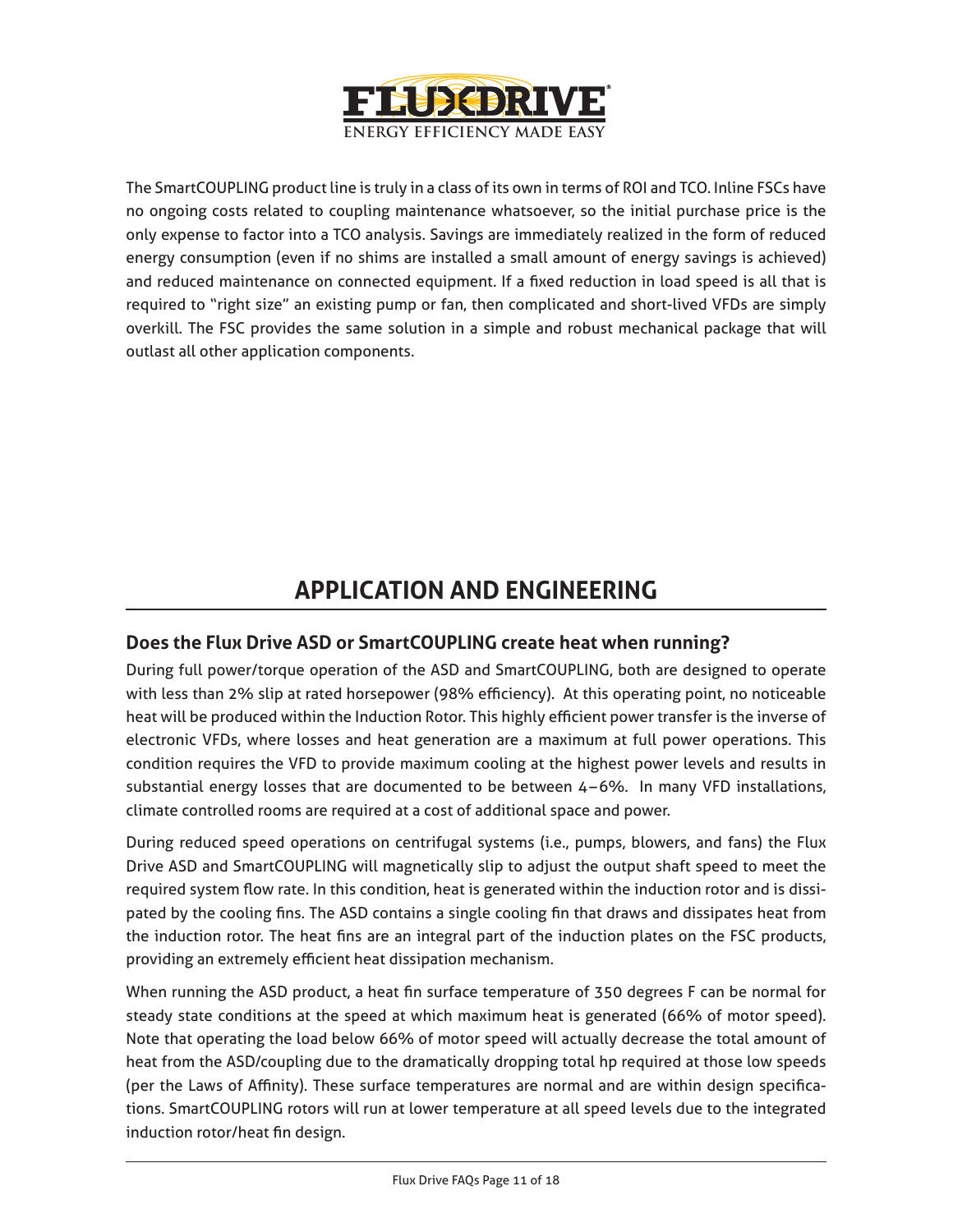

Also, due to the constant movement of air past the ASD or coupling, the exhaust air temperature from the cooling fin is typically about 150 degrees F. The air gap that separates the induction rotor from the magnets in all Flux Drive products acts as a thermal barrier, keeping the temperature of the magnets well below their rated working temperature.

#### **How do the Flux Drive ASD and SmartCOUPLING perform with constant torque loads?**

In constant torque applications, speed reduction is limited with all mechanical adjustable speed drives - including Flux Drive products. Unlike centrifugal loads, power requirements do not decrease on a cubic scale on constant torque loads. As the name would suggest, the torque remains constant.

Flux Drive products are limited to a ten (10) percent reduction in speed (turn down) on this type of load unless the product is oversized for the application with Flux Drive pre-approval. This is due to direct heating issues that occur since the load torque (and corresponding power consumed) is constant throughout the entire speed/operating range.

It should also be noted that constant torque applications in general have limited energy savings potential compared to variable torque applications — regardless of the device used to slow speed. However, all constant torque applications can benefit from the *cushioned-start* benefits of the SmartCOUPLING. There are no limitations on the use of Flux Drive products for cushion-starting constant torque loads as long as the load is operated at 90% or more of full motor speed.

#### **How do Flux Drive products eliminate locked rotor conditions and coupling failures during a load shaft seizure or restriction?**

During a load seizure or restriction, AC induction motors have the ability to instantaneously draw more current, leading to higher and higher amperage and torque output (in excess of 200–300% of operating torque) until one of the connected components fails or the motor overheats. Because many load seizures occur instantaneously, the shock of the seizure is enough to break the load shaft or coupling before the motor's thermal protection can sense an overloaded condition and turn the motor off.

As described earlier, Flux Drive products are designed to provide a peak torque output that is approximately 140% of the required operating torque based on load horsepower and speed. During a load seizure, the Flux Drive will therefore magnetically slip before the shock of the seizure damages the connected components (shafts, bearings, downstream coupling). This magnetic "shear pin" effect is one of the most valuable benefits of the Flux Drive in applications where load seizures or restrictions are common (chippers, hogs, grinders, etc.).

At the same time, 140% of normal torque is still sufficient to place the motor into an overloaded condition. If the motor continues to draw more than normal operating current/amps, the system's thermal protection will eventually trip — saving all connected components from damage and allowing operators time to clear the problem. If the customer's existing motor control circuitry cannot be configured to trip the system within the recommended amount of time and at the recommended amperage level (typically 125% of normal operating amps for more than 30 seconds) Flux Drive can provide an optional auxiliary Current Sensing Relay (CSR) to perform that function.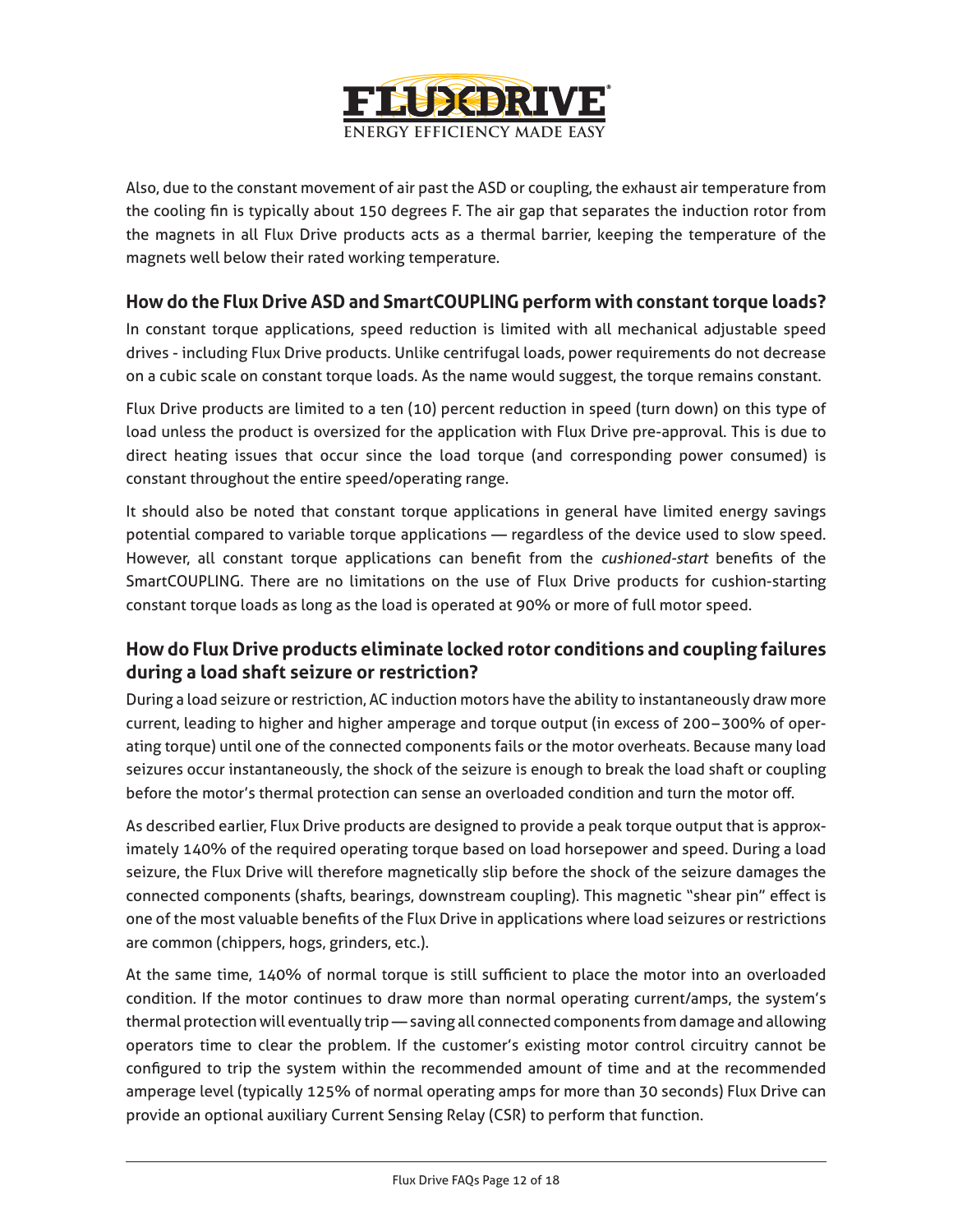

### **How does the Flux Drive ASD provide automatic (closed loop) control and hold a setpoint?**

The Flux Drive ASD is Flux Drive's solution for dynamic speed control on systems where load speed is dictated by a process variable such as flow rate, pressure, or temperature. To provide automated control, the ASD uses an electronic linear actuator to automatically adjust the level of overlap between the magnet cylinder and induction rotor — thus altering the amount torque transmitted into the load and therefore the load speed. The linear actuator is designed with multiple inputs to accept the control/speed signal (4-20 mA or 0-10 volts) from the facility's existing control system. The actuator provides smooth, highly accurate positioning with a user-configurable fail-safe position upon loss of control signal. Flux Drive offers two brands of actuators, Rotork and Exlar, to provide feature flexibility as well as IP65 and Explosion Proof ratings for use in the most adverse environmental conditions. Other brands of linear actuators may be used with the Flux Drive, but may require an adaptor and/or small engineering fee.

#### **Does it matter which end of the ASD or SmartCOUPLING is attached to the motor?**

Technically, the SmartCOUPLING or ASD can be mounted with either the induction rotor or magnet side mounted to either the motor or load shaft. It is the relative motion between the two sides that creates the coupling effect, so it does not matter whether the magnets or induction plates are being rotated by the motor.

However, for the SmartCOUPLING, we recommend connecting the rotor plates to the motor shaft for the best possible heat dissipation during a load seizure/restriction. This will ensure maximum cooling for the coupling.

For the ASD, we recommend installing the drive with the magnet cylinder connected to the motor. This allows for easier access to the pump, blower or fan for maintenance purposes. In the case of a gearbox, the Magnet Can should be mounted on the gearbox to allow the induction rotor fan to run at maximum speed all the time. Again, this provides maximum cooling, which may be required for constant, high torque devices.

Finally, belt-pulley versions of both products are designed with an internal shaft that automatically connects the induction rotor to the motor shaft, with the magnet side of the coupling connected to an integral pulley that drives the load.

#### **Why is the Flux Drive ASD or SmartCOUPLING the best solution for remote pumping applications in industrial environments?**

If dynamic speed control is required in dirty, wet, or corrosive environments, VFD's will not survive without the protection of special enclosures, clean room spaces or motor control centers (MCC). Air conditioners, heaters, and air filtration may also be required. Wire length from a VFD to a motor is also a limiting factor since long wire lengths can cause voltage reflections that damage the motor or trip the VFD. The cost to build these clean, air conditioned environments in close proximity to remote motors becomes prohibitive — and the pay back from energy savings is often not sufficient to compensate. In fact, in many cases there is simply no space to build a dry, clean, and corrosion free room — leaving the end user no choice but to continue using a control valve or damper control.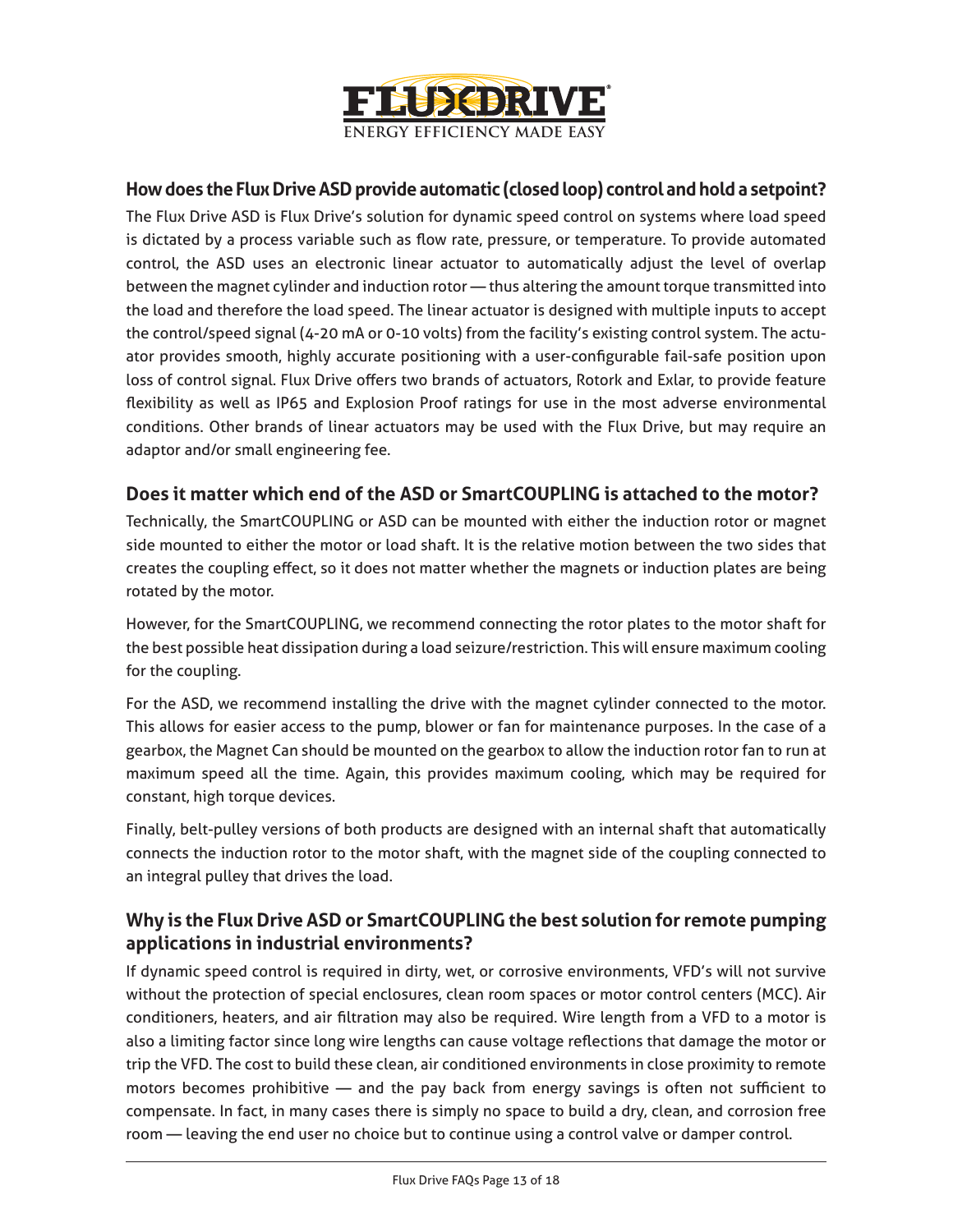

The Flux Drive ASD, on the other hand, mounts locally on the motor and load platform and does not require clean room spaces, air conditioners, or air filtration to protect it from environmental hazards. It requires no additional 480v+ wiring and in many cases an existing 4-20ma or 1-5 volt process signal (used for existing control valves or dampers) can be repurposed to control the Flux Drive.

In some cases VFDs are also used to achieve a fixed lower flow rate on oversized pumps. While the energy savings may provide an acceptable ROI, a VFD is simply overkill if a fixed lower speed is all that's required. The SmartCOUPLING is a much better energy savings solution for fixed speed control and provides other maintenance benefits (misalignment correction, vibration isolation, load seizure protection) that VFDs simply can't provide. The simplicity of the SmartCOUPLING design (coated aluminum and steel construction with no wearable or replaceable parts) also makes it the perfect fit for the absolute worst rotating equipment environments.

# **Do Flux Drive's Belt-Pulley products add weight to the motor/load bearings?**

On the contrary, adding a Flux Drive Belt-Pulley ASD or Belt-Pulley SmartCOUPLING will typically unload the motor and fan/load bearings. The inherent "soft-start" feature of all Flux Drives means the number of belts can be selected based on running horsepower instead of starting horsepower. Using fewer belts will reduce overall belt tension and offset the weight of the Flux Drive.

Example: A 50 hp motor running an air supply fan may require five B-series belts and 500 lbs of belt tension to keep the belts from slipping during the start up event (100 lbs per belt). At full speed after start-up, torque will drop and only three belts and 300 lbs of belt tension will be required. Eliminating two belts and 200 lbs of belt tension and replacing it with a Flux Drive weighing 120lbs would reduce the radial load on the motor bearing by 80 lbs.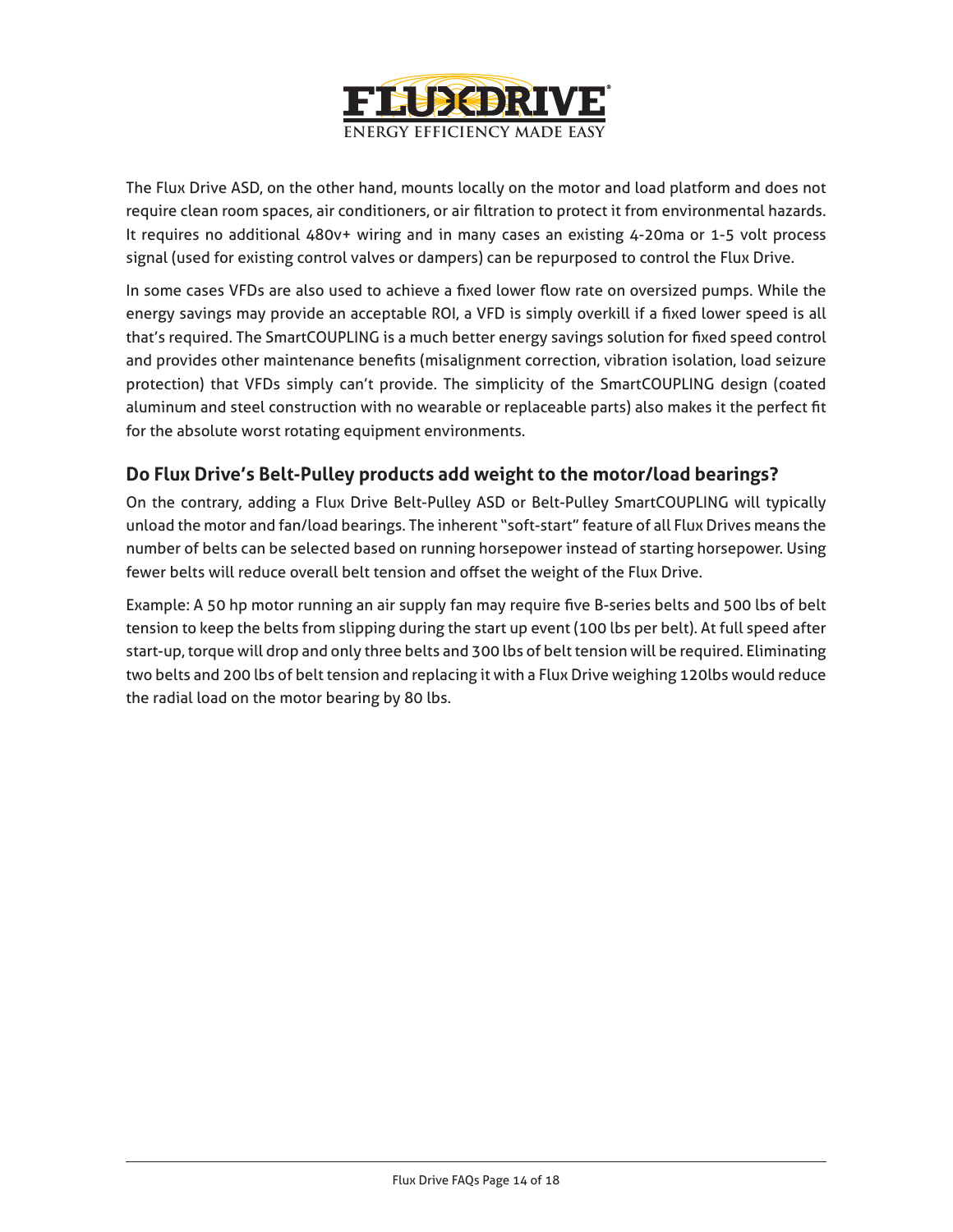

# **FLUX DRIVE VS. COMPETING TECHNOLOGIES**

#### **Who are Flux Drive's competitors in the adjustable flow/speed control market?**

The most common type of flow control in the market is throttling control valves and dampers. These devices waste large amounts of energy in centrifugal applications where system power requirements vary with the cube of the pump speed/flow. Flux Drive products are ultimately about saving energy by varying the drive speed. They offer an elegant mechanical solution with the highest efficiencies possible without introducing damaging harmonics to motor /electrical systems.

Beyond control valves, three other types of speed/flow control devices may be considered competitors:

- 1. Electronic variable frequency drives (VFDs)
- 2. Fluid drives
- 3. Eddy current drives

Each is described in the following questions.

## **Why use a Flux Drive Adjustable Speed Drive instead of a Variable Frequency Drive (VFD)?**

Variable Frequency Drives adjust the output speed of a motor by varying the frequency and voltage of power supplied to the motor. This method of speed control has a number of drawbacks: it wastes energy by creating harmonics, it must be shielded for harmonic interference, it requires costly installation procedures, it doesn't work well in harsh or humid environments, and it is inherently an unreliable system due to its complex nature. The Flux Drive Adjustable Speed Drive, by contrast, is a simple mechanical device that provides similar energy savings, is easy to install, and is very reliable.

#### **What are the principal advantages of a Flux Drive over a Variable Frequency Drive?**

While Variable Frequency Drives provide similar energy savings to the Flux Drive, their installation and operation is not always practical or cost effective. Complex electronic components and a need for extensive infrastructure (shielded conduit, line reactors, harmonic filters) can increase installation costs and also require the skills of highly trained personnel for programming and service calls.

The simple and reliable Flux Drive ASD is ideally suited for pump, fan and blower applications providing significant energy savings without the complexities associated with VFDs. In addition, because all Flux Drives are mechanical air-gap based couplings, they eliminate vibration issues and no harmonic distortion is created. Being 100% mechanical, the Flux Drive is also not impacted by system voltage or frequency, making it a viable solution anywhere in the world, and a particularly cost effective solution on medium voltage applications (above 600v) when compared to extremely expensive MV VFDs.

#### **Is the Flux Drive quieter than a VFD and does it create less vibration?**

The typical ROI period for the ASD product line is 12–30 months (not including utility energy efficiency rebates) depending upon the level of speed reduction achieved. Due to lower initial cost, the ROI period for the SmartCOUPLING product line is typically 6–18 months. Many electric utilities also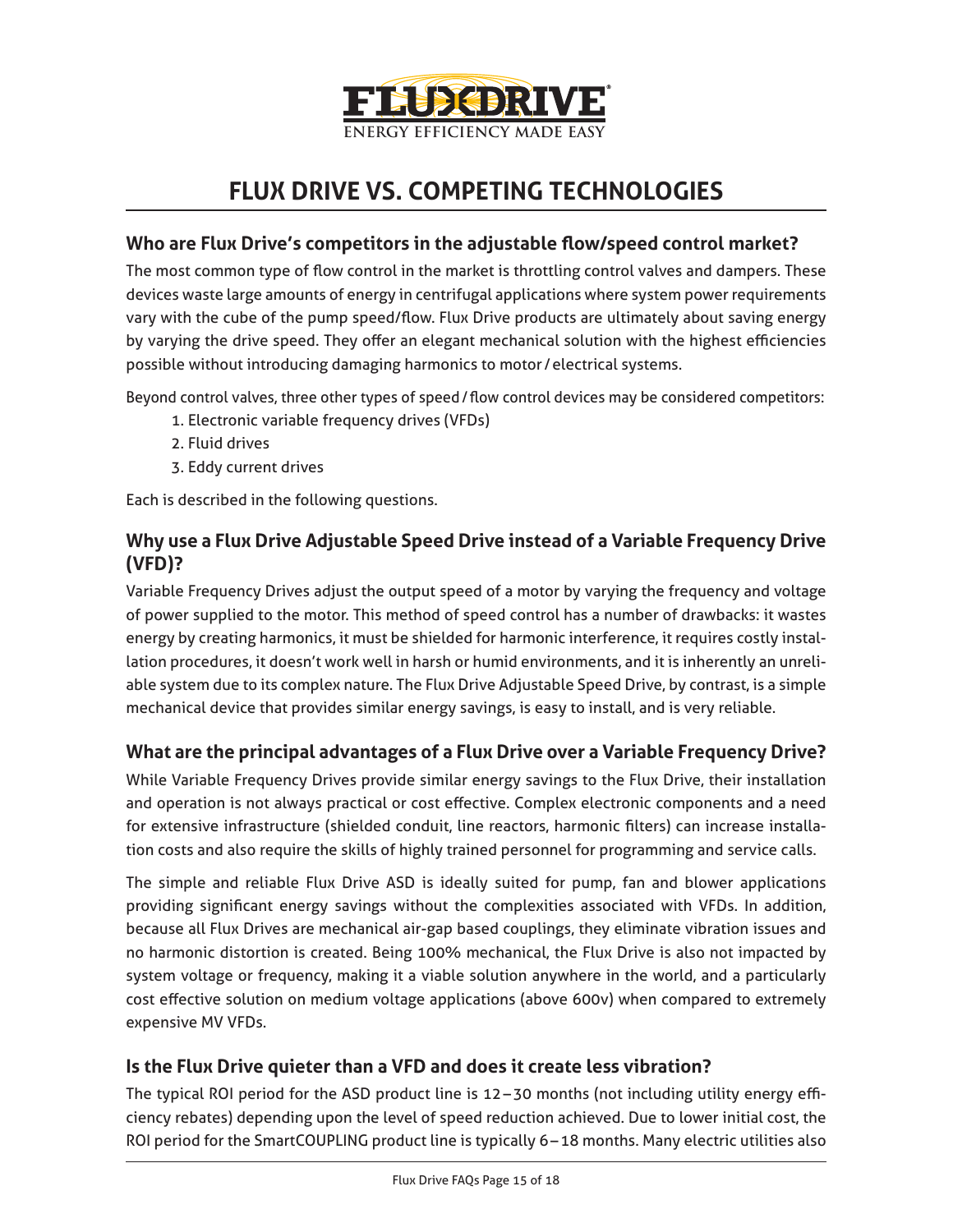

provide incentive funding to offset the upfront cost of energy efficiency upgrades. Extending as high as 70% of the total installation costs for product like the ASD and FSC, these programs can obviously dramatically increase overall ROI.

#### **How does the efficiency of the Flux Drive compare to a VFD?**

An example showing the Flux Drive ASD performance vs. a throttling valve and a VFD (at varying flow rates and horsepower) is shown below. Note that both the Flux Drive ASD and the VFD provide substantial energy savings over the Throttling Valve. However, both consume slightly more power than the Laws of Affinity would seem to dictate. This is due to the real world losses/inefficiencies that can be found in all variable speed devices — including VFDs. The efficiency of other related components (motor, pump/blower, etc.) as well as the head pressure and other application-specific variables will also impact overall power consumption.

Note that closer to full power/torque operation (right side of curve), the Flux Drive ASD and SmartCOUPLING are also designed to operate at 98% efficiency. Once again, this shows that overall efficiency is superior to VFDs when operating speeds of 90% or greater are common.



## **If fixed speed control is needed for energy savings, does the Flux Drive have advantages over VFDs?**

Yes — the SmartCOUPLING is the best Flux Drive solution for fixed speed control and is generally much less expensive initially than a VFD — with similar ongoing energy savings. SmartCOUPLINGs are also incredibly reliable and will literally never wear out. If dynamic speed control is not needed but an oversized flow rate can be reduced for energy savings, then there is no more cost effective choice than the SmartCOUPLING.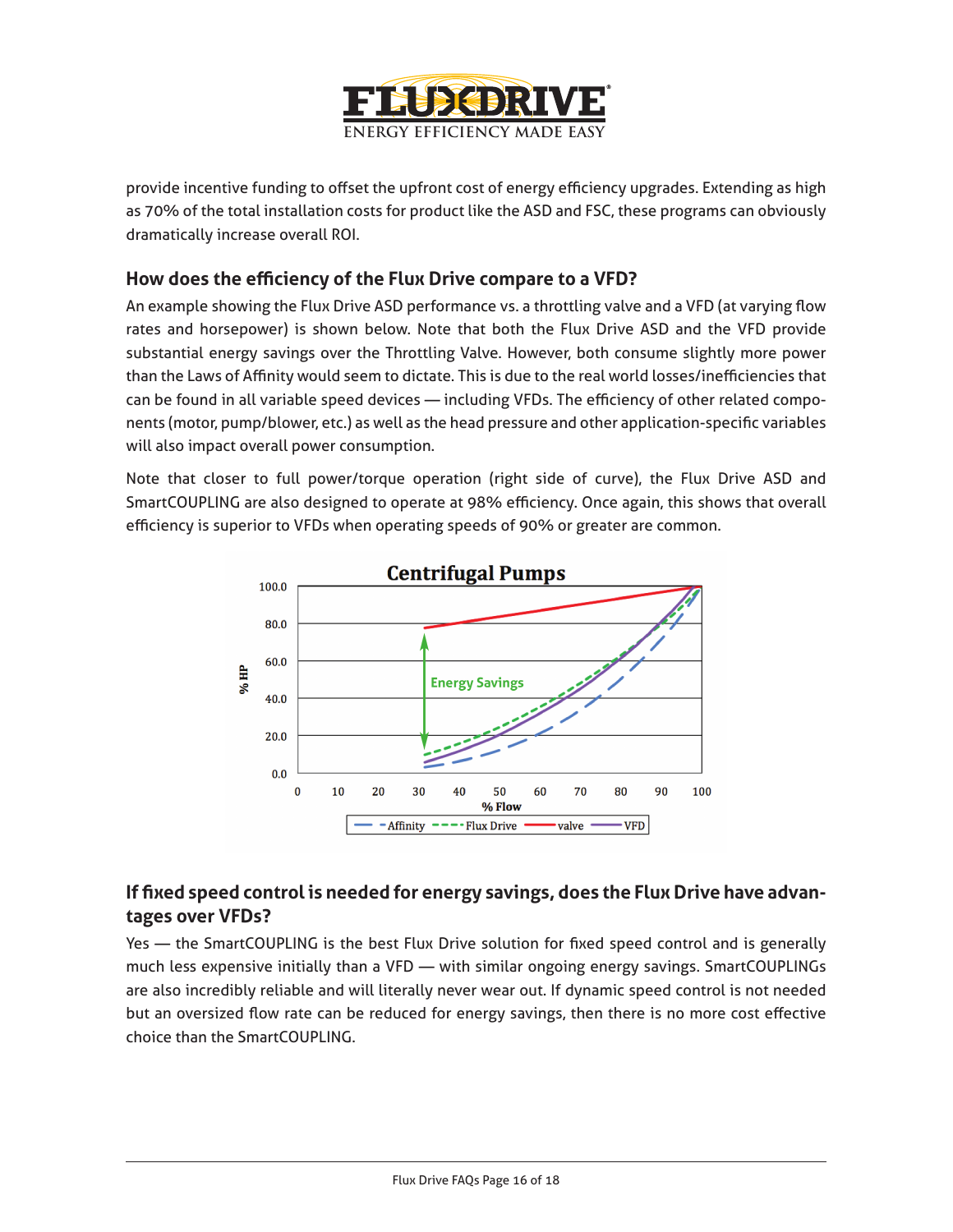

### **Once again, briefly, what are the major advantages of Flux Drive ASDs over Variable Frequency Drives?**

Unlike VFDs, Flux Drive devices:

- Operate with any voltage motor without high cost upgrades
- Require no special filters and reactors
- Require no inverter duty motor
- Do not cause motor overheating at reduced pump or blower speeds
- Operate with zero harmonic interference and no power quality issues
- Create no motor noise (harmonic "whine")
- Do not introduce stray shaft currents that cause bearing damage
- Do not require expensive bypass starters
- Are not affected by electrical disturbances or lightening
- Do not create system electrical problems (harmonics, heating, etc.)
- Eliminate nuisance dropouts that occur with VFD control/power circuits

#### **Are Flux Drive SmartCOUPLINGs similar to older Hydrodynamic/Fluid Couplings?**

YES and NO. Like fluid couplings, SmartCOUPLINGs provide cushioned start to ensure maximum life of the system components and also provide protection against load seizures. However, unlike fluid couplings, there is no need to worry about leaking fluids, overheating oil, or regular fluid changes and maintenance. Because the Inline SmartCOUPLING has no touching or wearable parts, there is literally NO MAINTENANCE — and the coupling will also never wear out!

The SmartCOUPLING is also the first and only magnetic coupling with a torque curve/capacity that matches that of fluid couplings, meaning it can be used to start high-inertial loads such as conveyors and compressors without the need for over sizing. Finally, the SmartCOUPLING is typically less expensive than fluid couplings of the same capacity.

#### **Is the Flux Drive an Eddy Current type device?**

NO. All Flux Drives are induction devices that follow AC motor theory and design. As a result, they are ½ the size of older "eddy current" magnetic drives (for same HP) and operates at higher efficiencies (98% at full power/torque). In addition, and most importantly, the torque curve of the Flux Drive produces up to 140% torque at 100% slip (during starting). This allows the Flux Drive to start high inertia loads with plenty of torque available.

To the contrary, Eddy Current drives have a distinctive torque profile that rolls off at 100% slip and can create a 'stall' or slip condition. Not only will eddy current couplings fail to start high inertia loads at their rated horsepower (requiring over sizing) but they will overheat if left in a stall condition destroying the coupling and potentially some of the connected equipment. (see slip curve noted below)

#### **Exactly how are Flux Drive products different from older Eddy Current Drives?**

Eddy Current Drive technology has been around for more than 50 years. It began with the use of electromagnets that continuously drew current (amps) to create the magnetic field for torque